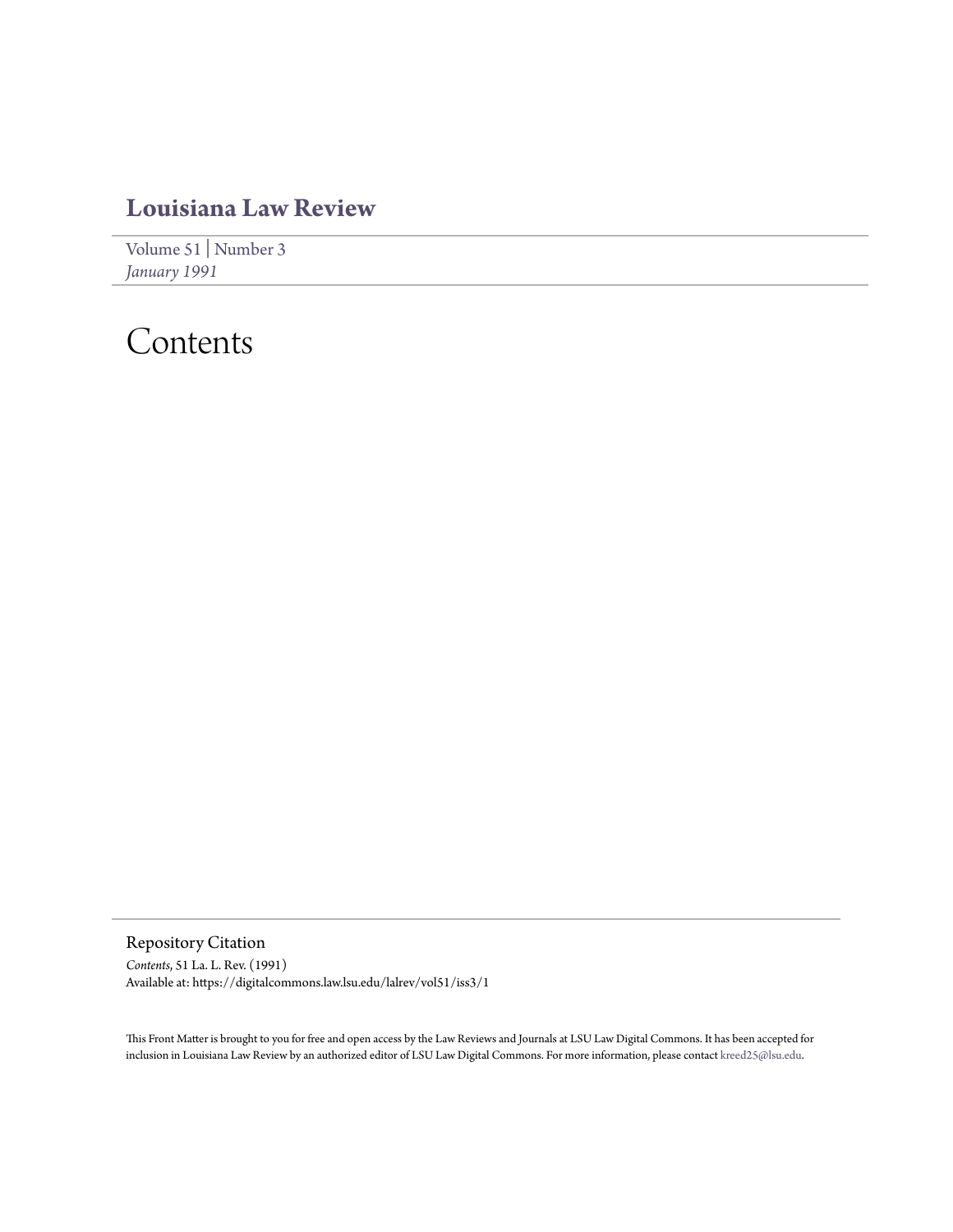# **Louisiana** VOLUME 51  $\mathbf{K}$ eview  $\frac{\text{JANUARY}}{\text{NUMBER}}$ 3

#### **CONTENTS**

IN MEMORIAM George M. Armstrong, Jr.

Remarks *Henry A. Politz*

*Joseph* T. Bockrath 439

#### ARTICLES

The Reification of Celebrity: Persona as Property *George M. Armstrong, Jr. 443*

The Aftermath of "Revolution": **1990** Changes to the New Forced Heirship Law

*Katherine Shaw Spaht* 471

Ruminations on Real Actions

*Symeon C. Symeonides* 493

Possession

*A. N. Yiannopoulos 523*

#### **COMMENTS**

Anti-Takeover Statutes, Shareholders, Stakeholders and Risk *John C. Anjier* **561**

Mr. Justice Antonin Scalia: **A** Renaissance of Positivism and Predictability in Constitutional Adjudication

Beau James Brock **623**

Understatement and Overstatement in Closing Arguments *Nicole Duarte Martin 651*

The Move Toward Uniformity: The Statute of Limitations for Rule **lOb-5**

*David Reisman* **667**

### BOOK REVIEW

Louisiana Civil Law Treatise: Matrimonial Regimes

*Kenneth Rigby* **681**